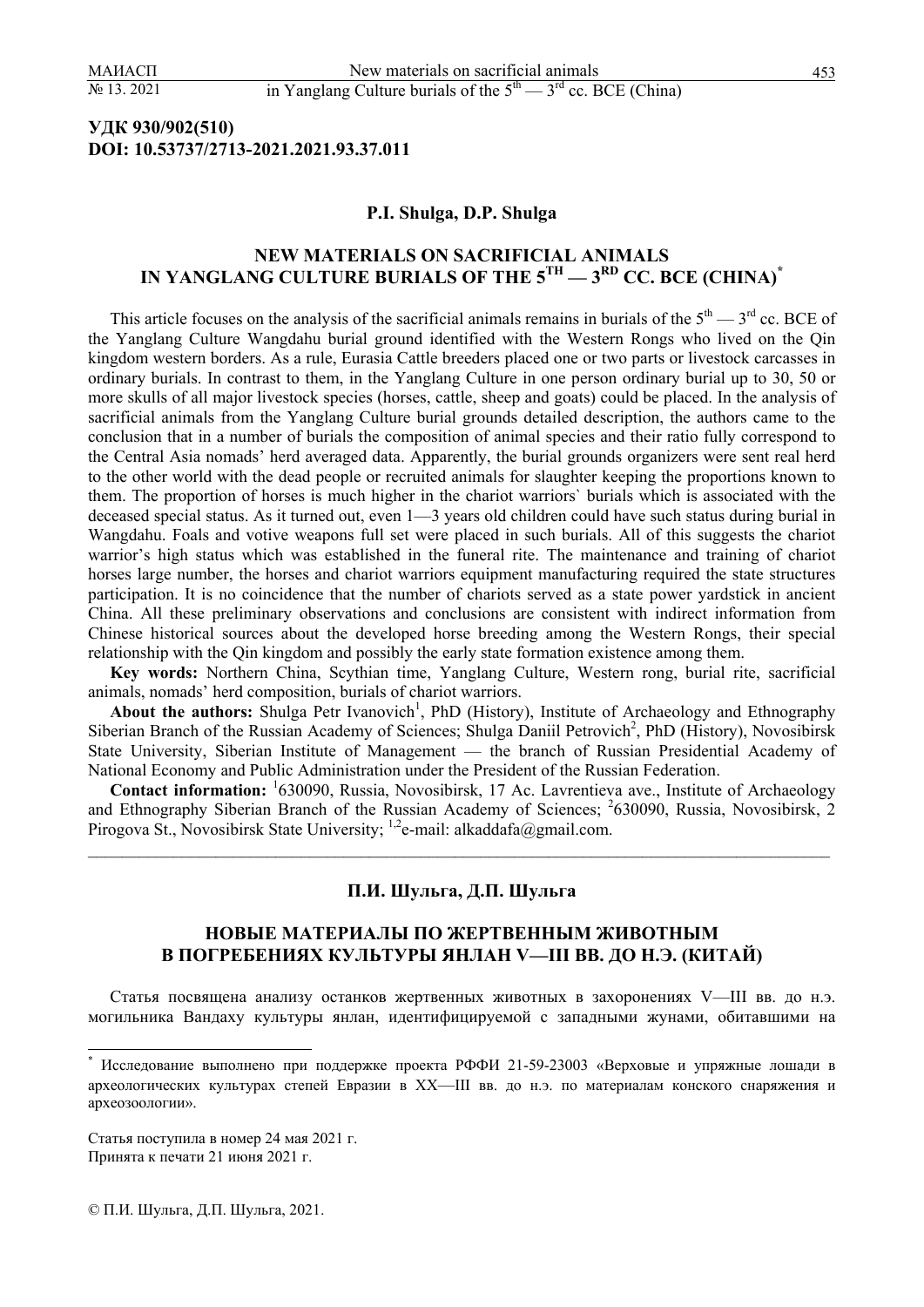западных границах царства Цинь. Скотоводы Евразии, как правило, помещали в рядовые захоронения части или туши одной-двух особей домашнего скота. В отличие от них, в культуре янлан в рядовом захоронении одного человека могли размещать до 30, 50 и более черепов всех основных видов скота: лошадей, крупнорогатого скота, овец и коз. В ходе анализа детального описания жертвенных животных из могильников культуры янлан, авторы пришли к заключению, что в ряде захоронений состав видов животных и их соотношение полностью соответствуют усреднённым данным по стаду кочевников Центральной Азии. По всей видимости, устроители погребений отправляли с умершими людьми в мир иной реальное стадо или набирали для забоя животных, сохраняя известные им пропорции. В погребениях воинов-колесничих доля лошадей значительно выше, что связано с особым статусом умерших. Как оказалось, в Вандаху этот статус при погребении могли иметь даже дети 1—3 лет, с которыми помещали жеребят и полный комплект вотивного оружия. Всё это указывает на высокий статус воинов-колесничих, утвердившийся и в погребальном обряде. Содержание и выучка большого количества колесничных лошадей, изготовление снаряжения лошади и воинов-колесничих, требовало участия государственных структур. Не случайно количество колесниц служило в Древнем Китае мерилом мощи государства. Все эти предварительные наблюдения и выводы согласуются с косвенными сведениями китайских исторических источников о развитом коневодстве у западных жунов, их особых отношениях с царством Цинь, а возможно, и существованием у них раннегосударственного образования.

**Ключевые слова:** Северный Китай, скифское время, культура янлан, западные жуны, погребальный обряд, жертвенные животные, состав стада кочевников, захоронения воиновколесничих.

Сведения об авторах: Шульга Петр Иванович<sup>1</sup>, кандидат исторических наук, Институт археологии и этнографии Сибирского отделения РАН; Шульга Даниил Петрович<sup>2</sup>, кандидат исторических наук, Новосибирский государственный университет, Сибирский институт управления — филиал Российской академии народного хозяйства и государственной службы при Президенте Российской Федерации.

**Контактная информация:** <sup>1</sup> 630090, Россия, г. Новосибирск, пр. Академика Лаврентьева, д. 17, Институт археологии и этнографии Сибирского отделения РАН; <sup>2</sup> 630090, Россия, г. Новосибирск, ул. Пирогова, д. 2, Новосибирский государственный университет; <sup>1,2</sup>e-mail: alkaddafa@gmail.com.

 $\mathcal{L}_\mathcal{L} = \{ \mathcal{L}_\mathcal{L} = \{ \mathcal{L}_\mathcal{L} = \{ \mathcal{L}_\mathcal{L} = \{ \mathcal{L}_\mathcal{L} = \{ \mathcal{L}_\mathcal{L} = \{ \mathcal{L}_\mathcal{L} = \{ \mathcal{L}_\mathcal{L} = \{ \mathcal{L}_\mathcal{L} = \{ \mathcal{L}_\mathcal{L} = \{ \mathcal{L}_\mathcal{L} = \{ \mathcal{L}_\mathcal{L} = \{ \mathcal{L}_\mathcal{L} = \{ \mathcal{L}_\mathcal{L} = \{ \mathcal{L}_\mathcal{$ 

#### **Introduction**

All pastoralist burial rites on Ancient China kingdoms western and northern borders in the  $7<sup>th</sup>$  $-3$ <sup>rd</sup> cc. BCE suggested sacrificial animals and dead people shared burial. As a rule, animal remains are represented by skulls sometimes accompanied by a few leg bones. The northern cultures Yuhuangmiao rituals  $(7<sup>th</sup> - 6<sup>th</sup>$  centuries BCE) (fig. 1: *1, 4*) and the Maoqinggou Culture derived from it  $(6^{th} - 3^{rd}$  cc. BCE) (fig. 1: *1, 5*) was approximately the same. The dead were buried one at a time in narrow graves, on their backs, in an extended position with their heads to the east. The skulls of animals (horses, cows, sheep, goats and dogs) were located several pieces above people heads (sometimes alongside the deceased) in graves filling with incisors (muzzle) in the eastern direction (fig. 1: *4, 5*). These cultures burial grounds could be up to 69 (Maoqinggou) (Tian Guangjin, Guo Suxin 1986: 231, fig. 2) and even up to 400 graves (Yuhuangmiao<sup>1</sup>) (Shulga 2015a: fig. 3—5). The burials were located close to each other and did not have a significant grave structure which is typical for sedentary population burial grounds.

The Yanglang Culture area was located in Ningxia-Hui Autonomous Region southern part and in Gansu province adjacent areas, approximately 500—600 km southwest of Maoqinggou culture burial grounds (fig. 1: *1, 2*).

 $\frac{1}{1}$  $1$  For more information: (Beijing City Institute of Cultural Heritage 2007).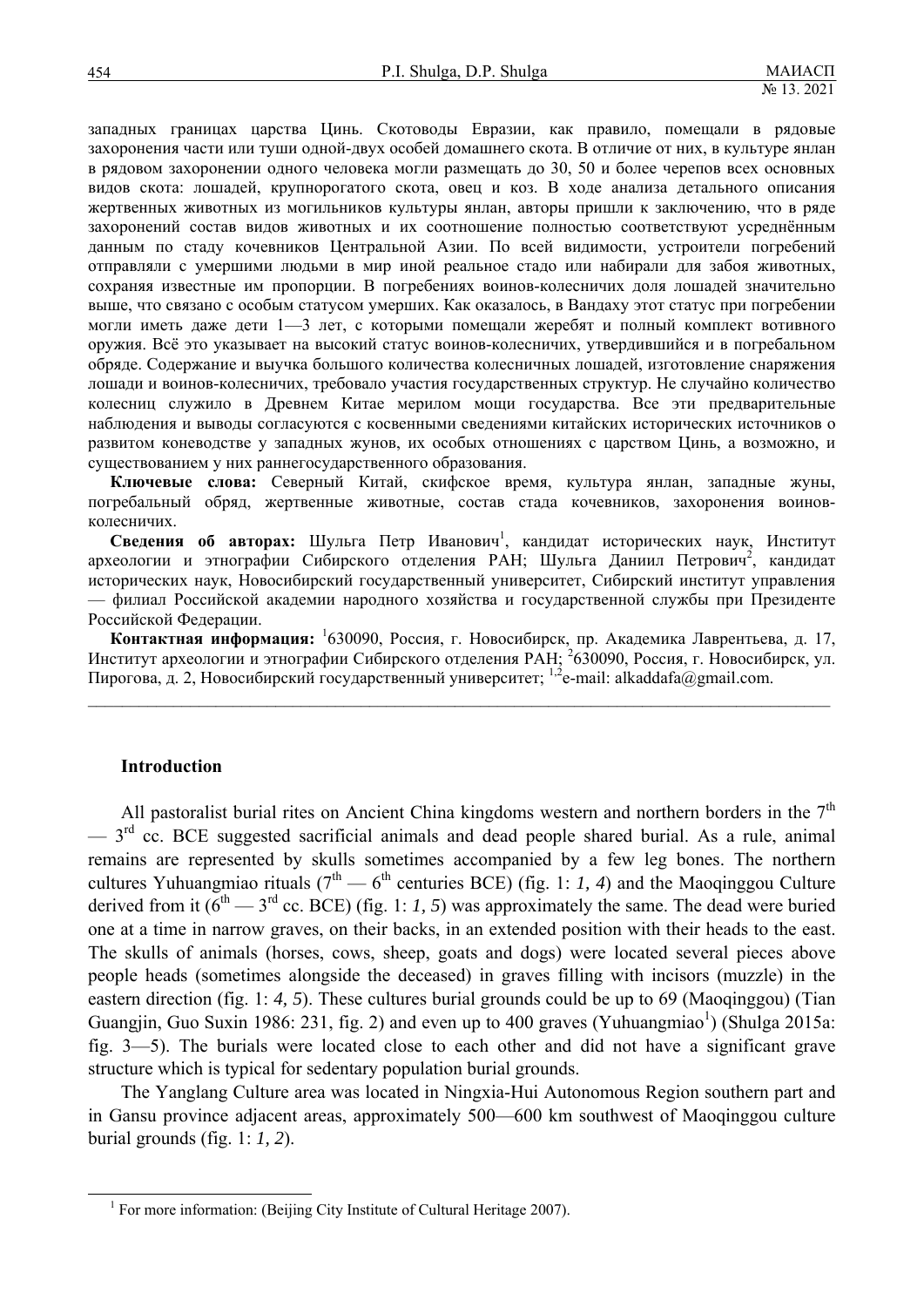#### **Body**

In the north, the so-called "Western Rongs" carriers of Yanglang Culture (Institute of Archeology and Cultural Heritage 2016: 623) contacted Ordos and Central Mongolia nomads, in the west — the Shajing Culture that existed in the  $7<sup>th</sup>$  — 4<sup>rd</sup> cc. BCE in the Gansu corridor (fig. 1). In the east, the Western Rongs coexisted with the Qin kingdom for several centuries. Despite the remoteness and peculiarities of its origin, the funeral rite in the Yanglang-type sites had much in common with Yuhuangmiao and Maoqinggou northern cultures rituals (fig. 1: *4, 5*). It is believed that Western Rongs retained their independence from the Qin kingdom until the  $3<sup>rd</sup>$  century BCE in the area of modern Guyuan (the central part of the Yanglang Culture area) and in the adjacent territory. By 272 BCE, the Qin kingdom expanded its possessions in the west and established control over the Yanglang Culture area main part (Institute of Archeology and Cultural Heritage 2016: 739—741). Nevertheless, this culture has survived in that area. Moreover, it was at this time that the "princely" burial mounds of the  $3<sup>rd</sup>$  — 2<sup>nd</sup> cc. BCE in Majiayuan 150 km south of Guyuan were built (Institute of Archeology and Material Culture 2014). Rich burials of local elite representatives presumably belonging to the Qin aristocracy were discovered there for the first time (Wu Xiaolong 2013). China's direct power over the territory in Guyuan and Zhongwei cities area was established only during the Han Empire strengthening after the victories of the Emperor Wu-di over the Xiongnu in 114 BCE. Accordingly, it can be assumed that the Yanglang Culture existed on Ningxia-Hui AR territory and the adjacent Gansu region until the middle of the  $2<sup>nd</sup>$  c. BCE, while maintaining the pastoral orientation of the economy. In this regard, the Yanglang Culture is the only formation that existed on Ancient China borders for such a long time from the  $6<sup>th</sup>$  (7<sup>th</sup>?) to the 2<sup>nd</sup> c. BCE. The Yanglang Culture carriers' special fate was largely associated with the geographic location and natural conditions that favoured cattle breeding and farming. The location between the Chinese kingdoms, the northern nomads and the going westward Gansu corridor presupposed the inclusion of the western Rong into the developing trade relations.

Local population economy basis in the  $5<sup>th</sup>$  —  $3<sup>rd</sup>$  cc. BCE there was cattle breeding as in the aforementioned Yuhuangmiao and Maoqinggou northern cultures. Livestock skulls (horses, cattle, goats and sheep) were also placed in Yanglang Culture burials. The Yanglang Culture important feature is the only animal skulls presence in the burials, their large number and the absence of dog bones. So, in Wangdahu burial ground graves there were up to 20—30 skulls and in the Zhongzhuang burial ground M1 grave — 49. This number of feral animals is comparable to a small herd while in other cultures, as a rule, individual animals were present.

To date, Yanglang Culture burials have been found in more than 40 places including Ningxia-Hui Autonomous Region southern part (fig. 1: *2*). Specialized work on sacrificial animals` bones study was carried out on materials from Wangdahu, Zhongzhuang and Jiulongshan burial grounds in Guyuan area (Institute of Archeology and Cultural Heritage 2016). These materials are of particular interest since they are the first experience of large number of animals skulls detailed analysis sacrificed by Chinese borderlands pastoralists in the  $5<sup>th</sup>$  —  $3<sup>rd</sup>$  cc. BCE. Such a thorough fixation of the sacrificial animals bones location has not been carried out before.

Wangdahu burial ground. It was located near Wangdahu village in Pengyang County 5—7 km southeast of Guyuan (fig. 1, *2*). The burial ground study was carried out after peasants` reports about accidental finds. The burials were found in cultivated fields in one of the flattened uplands separated by deep ravines upper part (fig. 1, 3). In total, 15 burials were identified 8 of which were completely destroyed, including in the course of agricultural activities. Eight burials were located along the north-south line and a slope at a distance of about 84 m. Six of them (M1 and M9, M2 and M3, M5 and M6) were arranged in pairs parallel to each other at a distance of 0.5—3 m.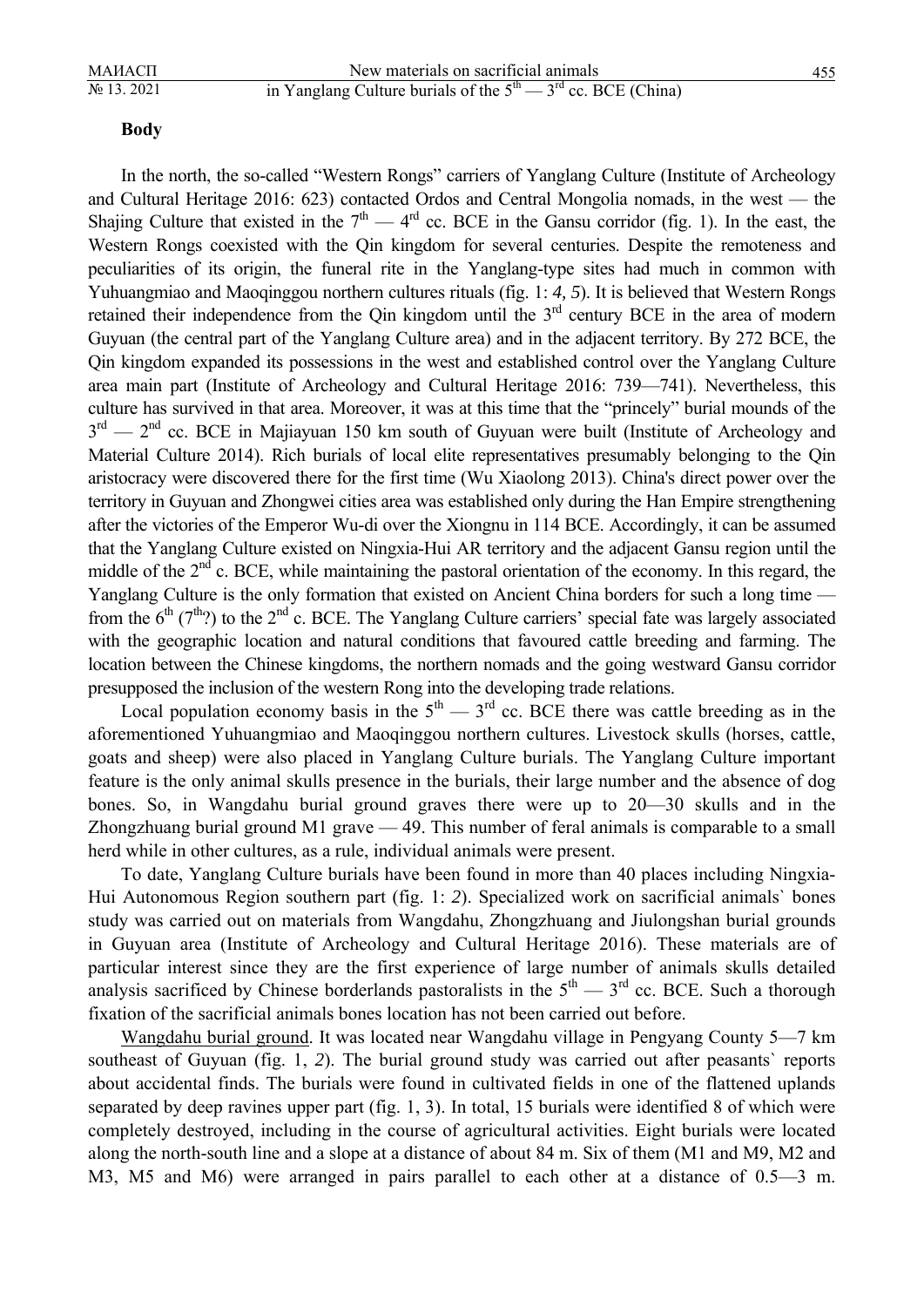Approximately 30 m grave M4 was discovered to the west of the main chain. To the northeast of this grave there was another destroyed burials pair one of which is marked as M8 (fig. 1, *3*).

Seven undisturbed burials of people with sacrificial animals were investigated and published. The funeral rite of burials in Wangdahu is typical for most Yanglang Culture burial grounds. Initially, rectangular entrance pit about  $1.5-2 \times 1.5-2$  m in size up to 0.5-1.5 m deep was dug. In the entrance pit eastern (northeastern) wall a gradually lowering narrow catacomb (sometimes an undercut grave) up to 2—2.5 m in length was built. In Wangdahu, the catacombs had an unusually greater inclination to the east (up to 20—45 degrees) as a result of which the head of the deceased was significantly lower than the legs (fig. 2: *1*, 3: *1*, 4: *1*). One deceased was placed on his back, elongated, with his head in the northeastern sector. A relatively rich inventory set was placed there including weapons, horse equipment, jewelry and other items made of bronze, iron and horn. Ceramic vessels were rarely placed in burials. After burial the catacomb was filled up and sacrificial animals` skulls were placed at the bottom of the entrance pit. More often they were located in the eastern (northeastern) part of the entrance pit where the catacomb was located (fig. 2: *2, 3*, 5: *2, 3*). At the same time, horses and cattle skulls were been turned mainly with incisors (muzzle) into the northeastern sector where the undercut grave with the deceased was located. The small cattle<sup>2</sup> skulls could be oriented in different directions (fig. 2: *2, 3*, 5: *2*). In some burials the skulls were laid over the entire area of the entrance pit or in several layers. As a rule, the inventory didn`t fit into the entrance pit with animal bones, but sometimes there were harness sets in the layers with horses` skulls, and in the grave M4 from Wangdahu — the tip of an iron spear (fig. 5: *9*).

Cattle, goats, sheep and horses` skulls, as well as a small number of other bones, were found in seven graves of the Wangdahu burial ground. Their zoo archaeological study was carried out in order to find out the age and belonging to one or another species. In total, at the Wangdahu burial ground 158 animal skulls were measured and identified, the number of individuals and their age were determined. The sacrificial animals` remains number and location in different burials varied significantly depending on the sex, age and status of the deceased.

Grave M1 contained the undisturbed burial of a 40—45 year old chariot warrior. The accompanying items were located in the undercut burial chamber on the sides of the deceased (fig. 2: *1*). Among them there were four horses` bridles details of which two bridles had distinctive chariot cheek pieces. The warrior was girded with a wonderful decorated with badges belt on which a dagger in the same sheath with a knife was suspended. In addition, he was armed with a long handle spear ge and a bow with arrows, probably attached to a chariot (Shulga, Shulga 2019).

A total of 25 animal skulls were found in the grave M1 entrance pit (14 horses, 2 cattle, 4 goat skulls, 7 sheep)<sup>3</sup>. оригина The lower layer consisted of five adult horses` skulls (with lower jaws), laid on the base in a row along the eastern wall of the grave with incisors (muzzles) in the eastern direction. To the west behind them there were the skulls of a foal (no. 12) and a goat. Closer to the entrance pit western wall there were two sheep skulls and a horse skull (no. 22) with incisors to the east (fig. 2: 3). The upper layer skulls were placed directly on the underlying ones almost everywhere. In the central part and at the western wall of the pit there were three horse skulls, including the one placed directly on skull No. 22. Three goats and three sheep skulls were laid on the middle line. The skulls of horses No. 1 and No. 3 were placed at the eastern wall the last with incisors to the north and east, as well as the cattle skull with incisors in the eastern sector. Another cow skull was placed against the western wall (fig. 2: *2*).

<sup>&</sup>lt;sup>2</sup> Russian-speaking term «мелкий рогатый скот» (or Chenese 羊) does not have an approved equivalent in English, that's why we use one of the options, «small cattle» in the meaning of «small livestock», «sheep and goats», domesticated members of the Caprinae family.

<sup>&</sup>lt;sup>3</sup> The number of animal skulls in this and other graves in sections of the publication публикации (Institute of Archeology and Cultural Heritage 2016) sometimes differs by several numbers.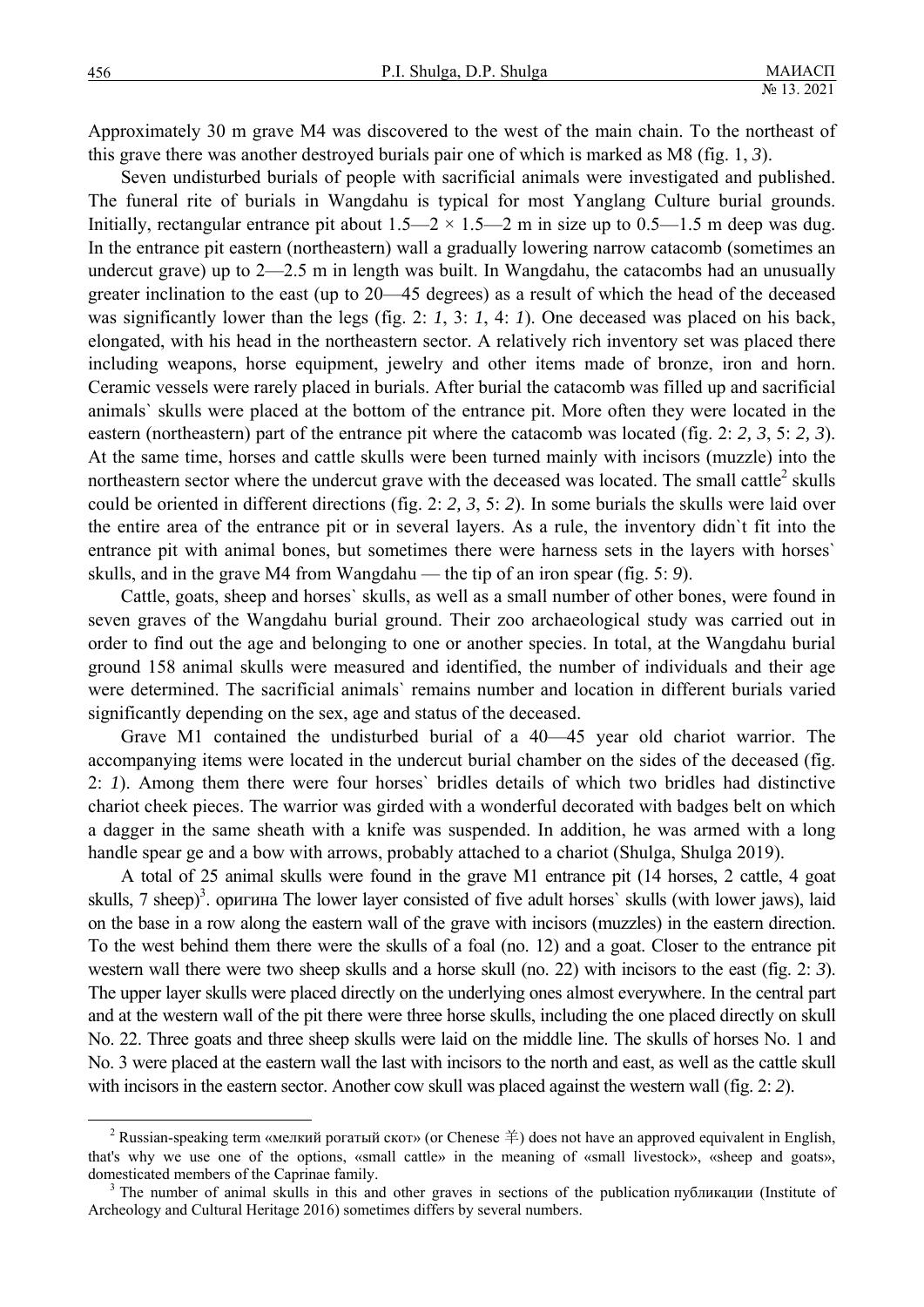| МАИАСП         | New materials on sacrificial animals                             |  |
|----------------|------------------------------------------------------------------|--|
| $N_2$ 13. 2021 | in Yanglang Culture burials of the $5th$ $- 3rd$ cc. BCE (China) |  |

Grave 2 contained a 2—3 years old child (boy?) burial (fig. 3: *1*). On the belt of the deceased there were a bronze belt badge and a full-size knife with a votive dagger 14.8 cm long (fig. 3: *3, 5, 6*). At the head were a bronze spear 10 cm long (fig. 3: *4*) and harness details in the form of 15 full-size bronze badges and a bell (fig. 3: *7, 8*). Thus, the child was buried as a chariot warrior with full-length belt parts and harness but with weapons replica. 7 animal skulls (5 horses and 2 cattle) were found in the entrance pit (fig. 3: *2*). Horses are represented by lying in the center skulls of four colts laid in pairs (chariot quartet) and a separately lying skull of an old individual covered by the adult cattle skull.

Grave 3 was located next to grave M2. It contained 1.5 years old child (boy?) burial (fig. 4: *1*). He was also accompanied by warrior-charioteer votive bronze weapons set: a dagger 15 cm long, a spear 10 cm long, a celt 3.2 cm long, as well as an awl and other small items (fig. 4: *3*—*5*). Belt badges, a similar full-size harness badges set and a bell were also found there (fig. 4: *6*—*8*). In the entrance pit, 11 poorly preserved animal skulls (4 horses, 3 cattle, 4 goats and sheep) laid in one layer were recorded (fig. 4: *2*). Horses are represented by the skulls of three foals No. 7—9, laid at the eastern wall above the entrance to the catacomb and an adult individual skull No. 5 at the western wall.

Grave M4 contained 40—45 years old chariot warrior burial (fig. 5: *1*). In the catacomb, next to the deceased there were a bimetallic sword, a bronze celt and some other items (fig. 5: *7, 10*). Almost all of the horse equipment was located among the horse skulls accumulation in the entrance pit (fig. 5: *2*). There, among the animals bones a bronze adze was found (fig. 5: *8*), a link of iron bits and an iron spearhead 23.4 cm long (fig. 5: *4, 9*). The presence of two iron bits and several double-hole cheek pieces suggests that grave M4, as well as grave M1, contained four horses` team parts.

In the entrance pit, 24 animal skulls were found (7 horses, 3 cattle, 14 goats and sheep). Some horse skulls had adjacent cervical vertebrae — atlas. During the sacrifice, all the skulls were placed on a horizontal platform in 2—3 layers. At the catacomb mouth, seven horse skulls were located below (fig. 5: *3*). Four of them were laid on the bases in a row with incisors to the east. Right behind them to the west there were two horse skulls on which two cattle skulls were placed with incisors to the east (fig. 5: *2*). In the western part, there was a cluster of 14 skulls of goats and sheep in disarray (fig. 5: *2*). Horses are represented by one foal, eight middle-aged individuals and one old individual.

Grave M5 contained the burial of a 35—40 year old man. There was a bow with horny end plates, a reduced bronze dagger (length 20.4 cm) and a votive coinage (length 4.8 cm), belt fittings and one harness badge. There were no horse skulls. The entrance pit contained 23 animal skulls arranged in three layers (4 cattle skulls and 19 skulls of goats and sheep). The skulls in the lower layer were located at the eastern wall mainly above the catacomb. Next to the deceased, two deliberately laid hyoid cattle bones were found.

Grave M6 contained the burial of a 12—13 year old male teenager. The deceased was accompanied by a reduced bronze dagger (length 21.7 cm), a flat lightweight ax (length 13.8 cm) and a votive celt (length 4.4 cm). There were also bronze and horn socketed points, an awl and belt fittings as well as horn chariot cheek pieces and distributors and bronze badges. 25 skulls were found in the entrance pit: 4 horse skulls (3 foals and an adult), 2 cattle skulls (a calf and an adult); five goat skulls (3 small goals, 2 adults); 14 sheep skulls (including 9 lambs, 3 middle-aged individuals, 1 old individual).

Grave M7. Burial of a 25—35 year old woman. Next to the deceased a lot of inventory was found including three bronze knives, awls, needles, a tube and a ceramic vessel. Separately at the feet were parts of a belt set and doe hollow figures which have four holes in the base for attaching to some kind of wooden (?) base. In general, they are similar to the doe hollow figurines which were found with the harness details in Zhongzhuang burial ground M1 grave. In the entrance pit, 31 animal skulls were found, including 5 cattle (1 calf and 4 middle-aged individuals) and 26 small cattles including. 14 goats (7 small goats, 1 young individual, 5 middle-aged individuals; 1 individual is defined either as old or as an adult) and 11 sheep (4 lambs, 4 middle-aged individuals, 3 old individuals).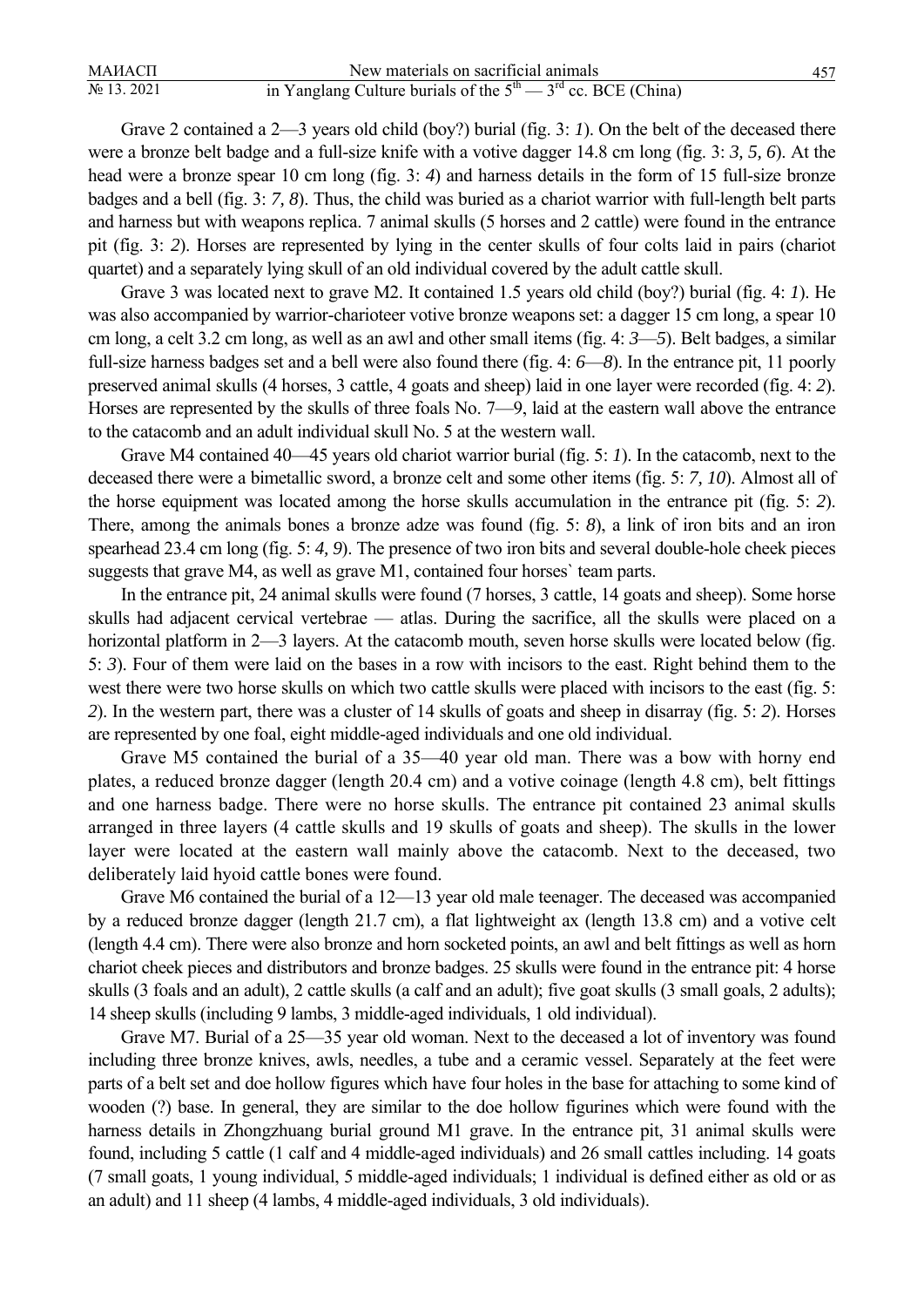*List of the animals*. The bones of 158 domestic animals were found in the Wangdahu burial ground: 38 horses  $(24%)$ , 21 cattle  $(13.3%)$  and 99 small cattle  $(62.7%)$   $(33$  goats and, presumably, 66 sheep). Almost all of them are represented by skulls usually found together with the lower jaws. There are few other bones. Basically, these are the first Atlas vertebrae remaining with the sculls.

Unusual wear traces on the teeth of horses and cattle studies are of great interest. There are clear signs of bit use on some horses upper and lower jaw teeth. Of the 37 horse skulls found in five Wangdahu graves, in seven cases, teeth marks from bits were found, including five adult horses from grave M4 (No. 2, 3, 4, 9, 23) (fig. 5: *3*) and one in M1 (skull No. 6) (fig. 2: *2, 3*). On the plan of the grave M4 it is clearly seen that the skulls with bit traces (No. 2, 3, 4, 23) are located in a row above the entrance to the charioteer catacomb. Skull No. 9 is located and turned by incisors in the opposite direction — to the west. Perhaps it was a spare horse. As we can see, in the richest burial with a 40—45 years old chariot real (working) four chariot horses were placed. This is the first case of such significant demonstration of the correspondence between warrior specialization and horses buried for him.

Similar results were obtained in single burials at the Xiaohecun and Zhongzhuang burial grounds. So, at the Xiaohecun burial ground, a horse skull and a cattle skull were found, on whose teeth traces from a bit in the form of a significant anomalous wear of some teeth were recorded by Chinese experts. According to their conclusion, the cattle skulls finds in burials from Xiaohecun and Zhongzhuang show that not only horses but also cattle were used as transport (Institute of Archeology and Cultural Heritage 2016: 616—617). The conclusion about the use of cattle as a draft animal is confirmed by data on the Mongols and other peoples economic life (Markov 1976: 53).

#### **Location and number of skulls in burials**

The sacrificed animals composition and location pattern in the entrance pit largely depended on the deceased status. Five of seven burials with horse skulls investigated in Wangdakh (M1, M2, M3, M4, M6) can be attributed to the burials of real (M1, M4) or conditional (M2, M3, M6) chariot warriors. Two burials (M5 and M7) without horse skulls are not included as such.

Burials of chariot warriors*.* In the graves of children (M2, M3) and a teenager (M6), horses and cattle are represented in nearly the same quantity: 5, 4, 4 horse skulls and 2, 3, 2 cattle skulls. In adult charioteers graves M1 and M4, there were 14, 10 horse skulls and 2, 3 cattle skulls correspondingly. A certain order can be traced in the arrangement of animal skulls. It was observed most fully in the high status people burials — adult chariot warriors in graves M1 and M4. After the deceased was buried in the catacomb and backfilled with soil, over the entrance to the catacomb, the horses` skulls were laid out with incisors (muzzles) in the eastern sector (usually to the northeast) where the deceased person was also turned his head. This most significant first row also contained the skulls of five adult horses with bit marks on their teeth — four in M4 and one in M1 (fig. 5: *3*, 2: *3*). Behind them, in M4, chariot equipment parts were also found (fig. 5: *2*). It is noteworthy that, despite the supposed significant difference in time between the graves M1 ( $5<sup>th</sup>$  — 4<sup>th</sup> cc. BCE) and M4 ( $4<sup>th</sup>$  —  $3<sup>rd</sup>$  cc. BCE) they had not only the typologically similar equipment of the four chariot horses but there were five horse skulls in the first row. This indicates both this ritual feature preservation and this feature significance in real life. Perhaps, this is due to the total number of horses in the chariot. Above the indicated first lower row, several more horses`, cattle and small livestock skulls could be placed. However, most of them were stored in the entrance pit central and western parts. The most ordered arrangement of the rest of the skulls is observed in M4 grave the entrance pit. In the second row were placed the skulls of more significant animals — two horses (including skull No. 9 with bit traces) and two cattle skulls laid on them facing the eastern sector with their muzzles (fig. 5: 2, 3). The skulls of goats and sheep were folded to the west in no particular order (fig. 4: *2*). In the earlier grave M1 and in child "charioteer" burial in M3, horses` and cattle skulls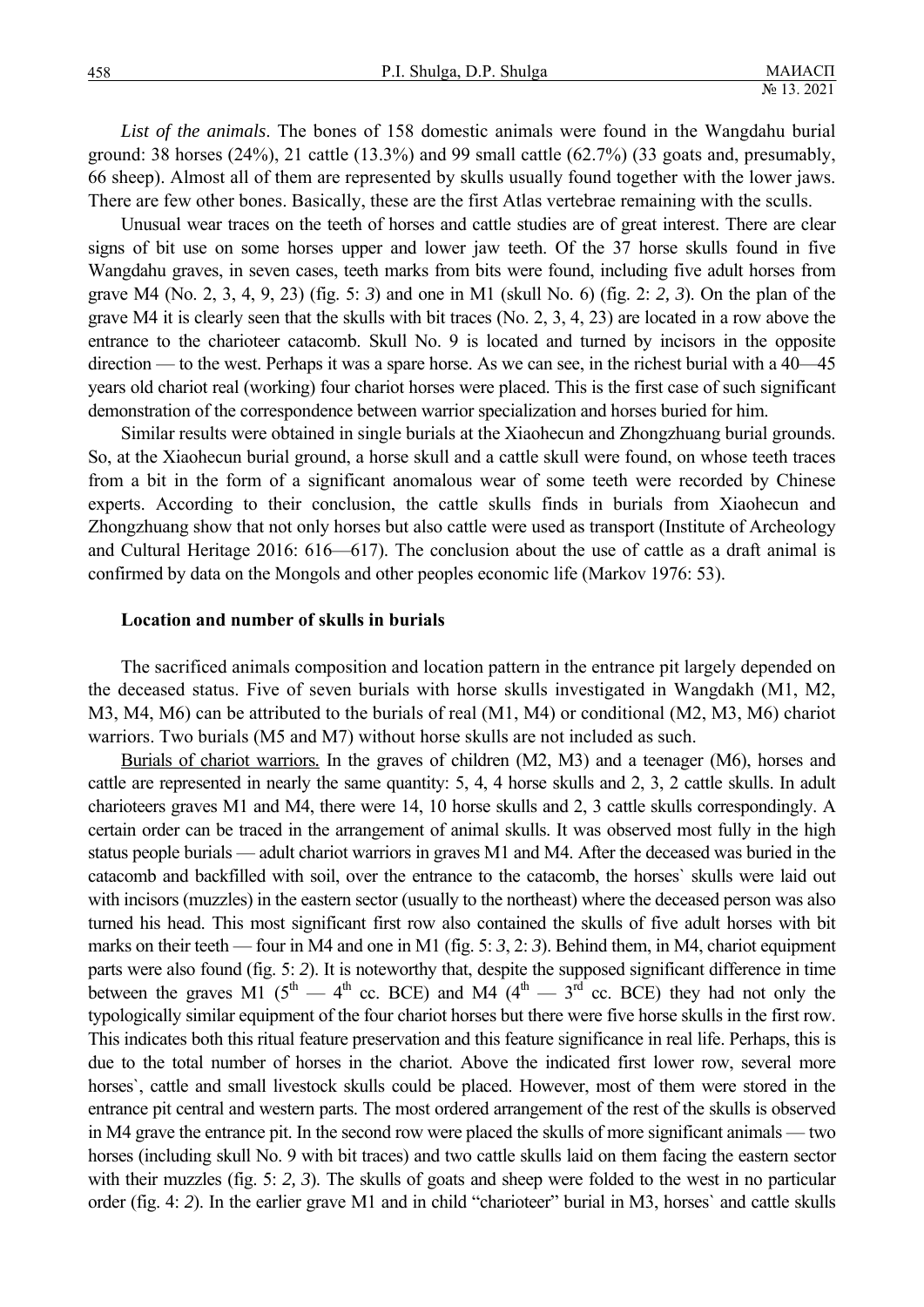| МАИАСП         | New materials on sacrificial animals                             |  |
|----------------|------------------------------------------------------------------|--|
| $N_2$ 13. 2021 | in Yanglang Culture burials of the $5th$ - $3rd$ cc. BCE (China) |  |

were also placed in the entrance pit western part (fig. 2: *2, 3*). At the same time, 2—3 large adult cattle skulls of all burials were placed in the upper layer. We also note the burial M2 with the child "charioteer". There, at the center of the entrance pit, four foals (chariot quartet) were folded in two pairs, and at the northern wall it was the old horses` skull covered by cattle skull (fig. 3: *2*).

Burials M5 and M7 without horse skulls. In these graves entrance pits, animals` skulls were located differently. In warrior—"archer" grave M5, cattle, goats and sheep skulls (4 individuals) were located in three amorphous clusters without a certain order and oriented in different directions. Only with this warrior there were the bow with horn end plates and combat bronze arrowheads. There was also an inlaid belt but the weapons (dagger, ax and celt) were reduced in size. Horse harness is represented by a single concave badge typical for a chariot harness. It is possible that archer warrior from a chariot burial is marked in this way. In the woman burial in M7 with a rich inventory, the largest number of cattle skulls (5 pieces) and small cattle ones (27 pieces) placed in a certain but unusual order were found. Most of the small cattle skulls were lined up within the rhombus formed by the cattle skulls.

The Wangdahu burial ground materials are substantially enriched by the data on the M1 burial from Zhongzhuang burial ground investigated about 35—40 km northeast of the county town of Pengyang. The burial structure construction is similar to those considered in the Wangdahu burial ground. Initially, rectangular entrance pit with a depth of slightly more than 1 m was dug. Then an inclined catacomb was built under its eastern wall in a northeastern direction. The 35—45 years old deceased (female —?) was laid on his back stretched out with his head to the northeast. Nearby were a bronze knife, belt fittings, corrugated tubes and an accumulation of concave harness badges with eight hollow doe figures. The weapon was missing. It should be noted that the inventory complex, in general, corresponds not to a military one, but to that found with a woman from M7 at the Wangdahu burial ground. According to all these data, a woman with horse skulls and a chariot harness was buried in M1. A total of 63 individuals were buried in this grave including 4 horses` skulls, 7 cattle skulls and 38 small livestock skulls. In general, they were located approximately according to the scheme traced in the rich charioteer burial M4 from Wangdahu (fig. 5: *2, 3*). Above the entrance to the catacomb there were three horse skulls laid in a row also turned by their incisors towards a person. The fourth horse skull was located lower in the catacomb along with the small cattle skulls. As in Wangdahu (M4), behind the horse skulls there were no skulls but horny tubular harness details laid in a row. Almost all of seven cattle skulls were on top of the other animals` skulls. Small cattle skulls lay without visible order with incisors in different directions. Cattle No. 21 skull located on the top in cluster northern part had well marked traces from the bits use on the teeth.

#### **The composition of the herd**

Osteological material from burials is traditionally used to reconstruct ancient population economy and the composition of the pastoralists` herd. In Wangdahu and Zhongzhuang burial grounds all the main pastoralists` domestic animals are represented in significant numbers: horses, cattle, sheep and goats. Bones of pigs, dogs and other domestic and wild animals are missing.

In Scythian world burials sacrificial animals are commonly represented by only one or two species in accordance with rite norms. Usually it is a part (less often a carcass) of a sheep or horse. There are more species in the yuhuangmiao and maoqinggou cultures but even there we see animals set that reflects only the herd composition (fig. 1: *4, 5*).

In this respect, the Yanglang Culture is an exception, although the animals composition and ratio in the altars there could vary significantly depending on the deceased status. Thus, in adult male charioteers burials M1 and M4 from Wangdahu, all domestic animals (horses, cattle, sheep and goats) skulls were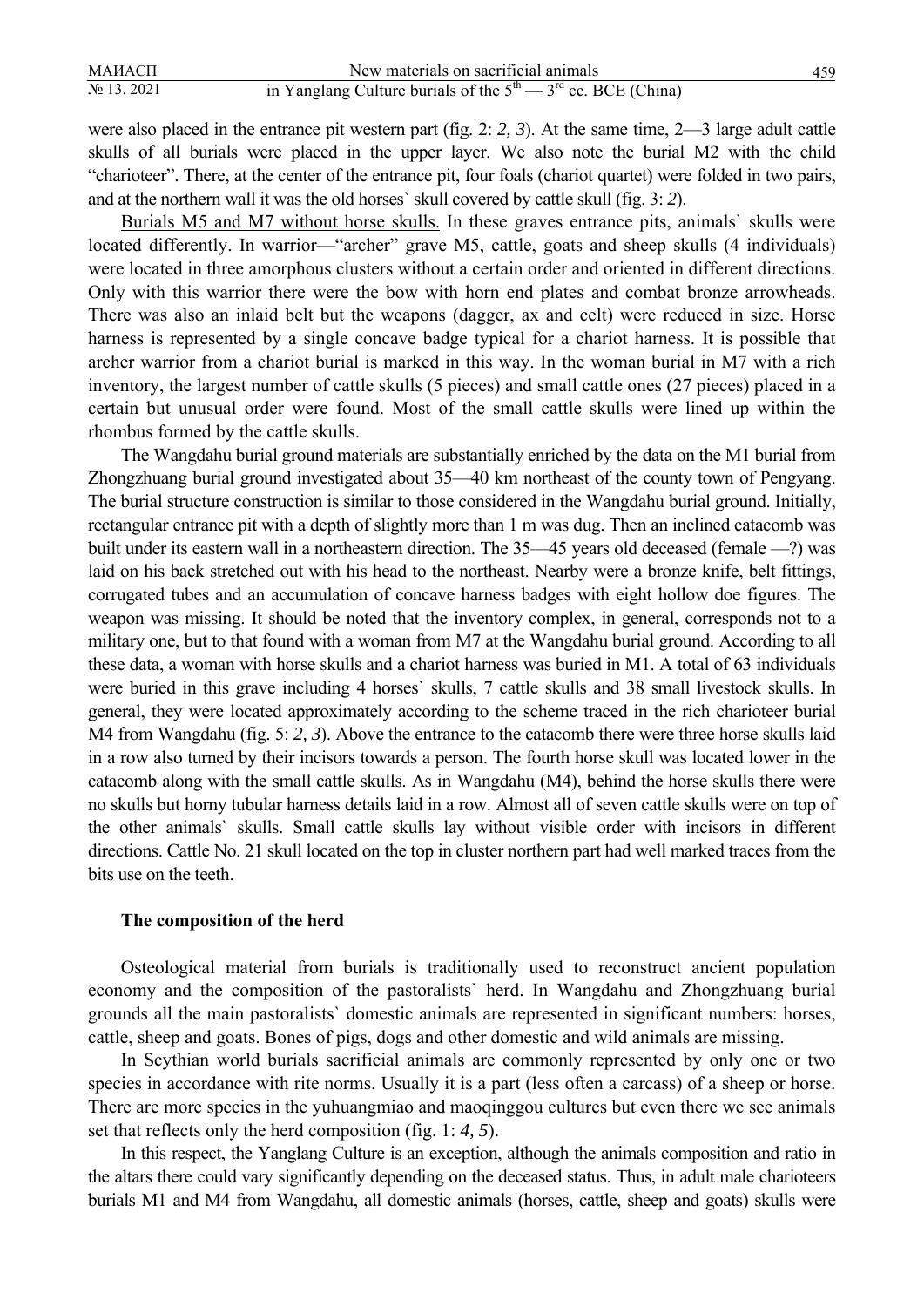found but the horse skulls proportion is clearly overestimated. There the horse skulls made 35% and 52%, cattle — 7% and 10%, small skulls — 41% and 55% of the skulls total number respectively. A similar animals in a herd ratio sometimes developed among Northern China nomads due to special circumstances (Yang Jianhua 2004: 127; Zheng Junlei 2003: 10—14), but in this case it is clearly distorted by including chariot and other horses. It is obvious that in Wangdahu and at some other Yanglan Culture burial grounds horse skulls presence in the burial first of all demonstrated the deceased high status. For example, out of 166 domestic animals skulls at the nearby Jiulongshan burial ground there were only four horse skulls which were in one burial (Institute of Archeology and Cultural Heritage AR 2016: 616).

The animals ratio in burials without horses is much closer to the real one. In the warrior-archer burials (M5, 25 animals) and a woman (M7, 32 animals) where were no horse bones other animals ratio turned out to be the same: cattle  $-16\%$  each, small cattle  $-84\%$  each accordingly. It is interesting that almost the same cattle and small cattle excluding horses ratio in the woman burial from Zhongzhuang burial ground — 16% and 84% accordingly. If we count all 49 skulls shares from this burial in Zhongzhuang horses will account for  $7\%$  (4 individuals), cattle  $-13\%$  (7 individuals) and small livestock — 78% (38 individuals). Surprisingly, this ratio is fully in line with the numerous ethnographic data on the nomads` herd composition in Central Asia according to which "Approximately 15—20% of the herd were horses and cattle. Sheep, in general, accounted for 50— 60%. The rest were goats and camels" (if the latter were present in the herd) (Kradin 2001). Approximately the same ratio between cattle and small cattle at the Jiulongshan burial ground where out of 166 individuals there were 4 horses, 18 cattle (11%) and 144 small cattle (87%). The skulls presence in the altars allowed Chinese researchers to establish that most of them are sheep and goats. In burials with good bone preservation with a single exception (M7) the sheep number is twice as large as that of goats. Usually goats share in nomads` herd is lower but in the mountainous areas near the Liupanshan Ridge this could be justified by the ability of goats to feed on steep slopes.

#### **Conclusion**

The almost complete cattle and small cattle ratio at three burial grounds suggests that the burials organizers were sent real herd to another world with the dead people or recruited animals for slaughter keeping the proportions known to them. The horses share in local population herd is not determined based on altars materials but the very fact that there were 4—5 horses even with children aged 1—3 years clearly indicates a large number of them. All this is consistent with the Chinese historical sources information that Western peoples, Qiang and Rong, (obviously, including Yanglang Culture carriers) were "horse breeders" (Kryukov et al. 1978: 175). It is important to note that in Wangdahu as in other Yanglang Culture burial grounds there is not a single reliable detail from saddles but there are a significant number of items related to a chariot or chariot harness. In nobility burials of the  $3^{rd}$  —  $2^{nd}$  cc. BCE in the Yanglang Culture Majiayuan burial ground only richly decorated chariots made in five modifications for different types of activities from a ceremonial drive to hunting were found (Wu Xiaolong 2013).

In addition, DNA analysis of sacrificial animals from the above-mentioned Yanglang Culture burial grounds was made by Chinese researchers performed. It was concluded that livestock raised in Northern China different regions has a genetic succession from late Neolithic and Early Bronze Age to the Eastern Zhou era (Chunqiu, Zhanguo). In some cases, connections can be traced even with modern samples. The horses remains from these burial grounds are genetically close to the Bronze Age horses from Chifeng region (Inner Mongolia Autonomous Region) where the "Upper Xiajiadian" Scythian culture monuments were studied (fig. 1: *1*) (Institute of Archeology and Cultural Heritage 2016). That is a very important conclusion confirming pastoralists traditional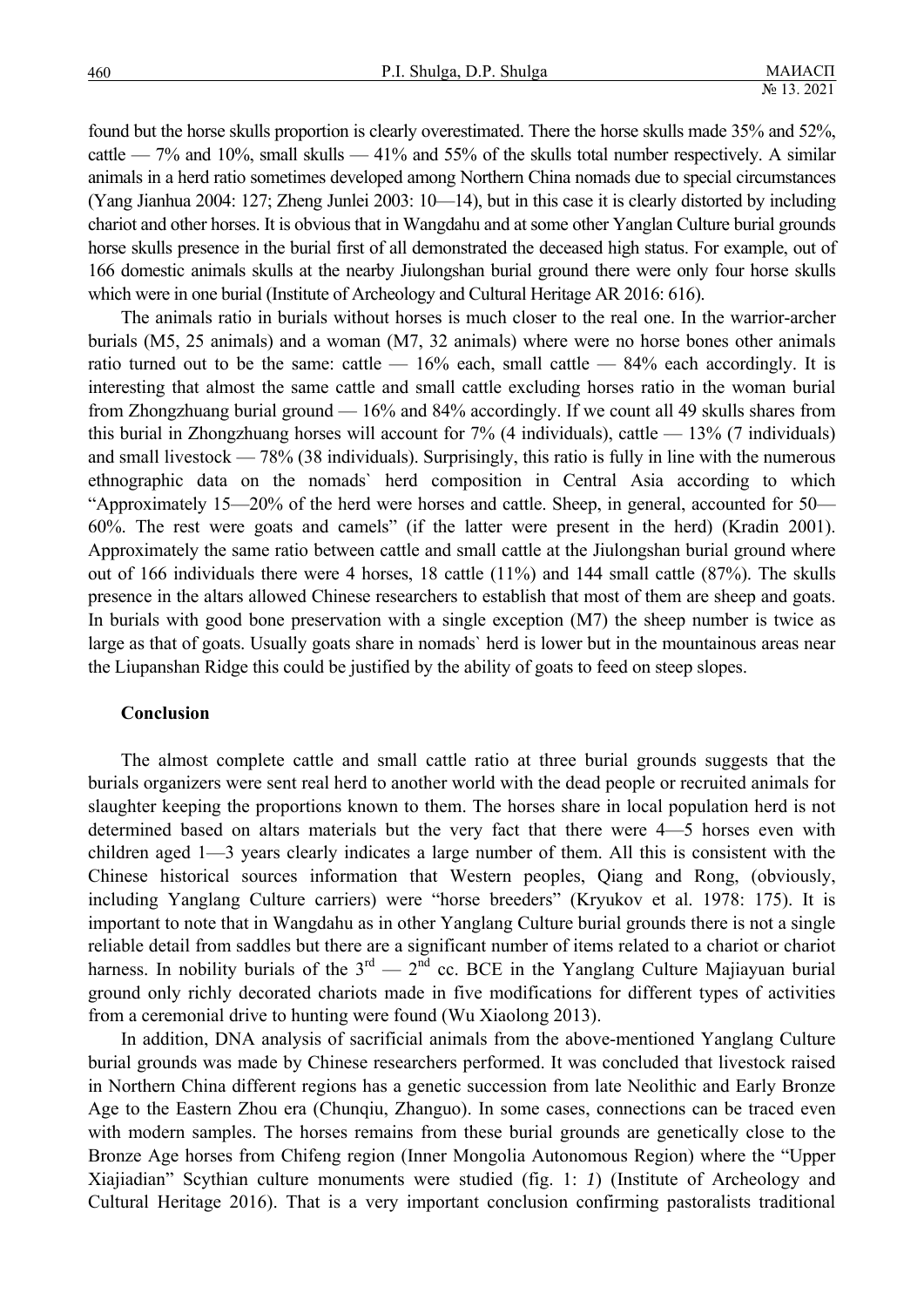| МАИАСП         | New materials on sacrificial animals                             |  |
|----------------|------------------------------------------------------------------|--|
| $N_2$ 13. 2021 | in Yanglang Culture burials of the $5th$ $- 3rd$ cc. BCE (China) |  |

meridional connections and migrations within North China and adjacent Mongolia regions. Some of the Yanglang Culture ancient horses genotypes have survived to the present day. A similar situation can be seen in cattle and sheep study. The animal species trade (exchange) system was different. It was found that horses, cattle and sheep in northern China different regions during the Eastern Zhou period often had the same haplotypes since these animals types were the main trade (exchange) objects between different population groups. The goat DNA showed a different picture. The goats from Yanglang Culture Ningxia (including Wangdahu) genotype has nothing to do with Inner Mongolia ancient goats. This genetic difference probably indicates that goats were not the main trade (exchange) objects for North China ancient population and the adjacent part of the Central Plain (Institute of Archeology and Cultural Heritage 2016).

Sacrificial animals bones in Wandahu burial ground undisturbed burials characteristics, composition, location and DNA detailed analysis made it possible to make decisive progress in solving issues of a different level. Firstly, issued detailed data on sacrificial animals number, their species and age make it possible to judge the herd composition among the Yanglang Culture population with a high degree of certainty. Horse breeding was of particular importance. At the same time, some of the horses, apparently, were kept separately from the main herds and were used as draft horses including in chariots. The nature of horse skulls connection including skulls with wear signs from a bit, with harness details and a certain weapons set in the burials of adult warriors and children indicates the charioteer cult existence in the Yanglang Culture. The large number of chariot horses maintenance and training, expensive equipment for horses and chariot warriors manufacture as well as their weapons in ancient China were provided by state structures. In conjunction with other materials on the Yanglang Culture, one can assume the significant number of chariots existence in that society that served as states power measure including the semi-barbarian Zhongshan. Elite burials with chariots made according to the Yanglang Culture rite but mounted under Qin presence in Majiayuan confirms the thesis of "protostate" formations among the Western Rongs existence (Kryukov et al. 1978: 177—178).

#### **References**

- Institute of Archeology and Material Culture 2014: Institute of Archeology and Material Culture of Gansu County. 2014. *Archaeological treasures of the Western Rong (based on materials from the Majiayuan burial ground of the Zhanguo period)*. Beijing: Wenwu chubanshe.
- Institute of Archeology and Cultural Heritage 2016: Institute of Archeology and Cultural Heritage of Ningxia Hui AR, Pengyang County Cultural Heritage Office. 2016. *Wangdahu and Jiulongshan — burial grounds of the Northern Bronze culture (in 2 volumes)*. Beijing: Wenwu chubanshe.
- Kradin, N.N. 2001. *Hunnu Empire.* Moscow: Logos.
- Kryukov, M.V., Sofronov, M.V., Cheboksarov, N.N. 1978. *Ancient Chinese: Problems of Ethnogenesis.* Moscow: GRVL.

Markov, G.E. 1976. *Nomads of Asia*. Moscow: Moskow University.

- Shulga, P.I. 2015a. *Yuhuangmiao burial ground in North China (VII—VI centuries BC)*. Novosibirsk: IAET SB RAS.
- Shulga, P.I. 2015b. *Cattle breeders of Altai Mountains in the Scythian time (based on settlements materials)*. Novosibirsk: RIC NSU.
- Shulga, D.P., Shulga, P.I. 2019. Wangdahu burial ground of the Yanglang Culture in the Ningxia-Hui Autonomous Region of the PRC. *Problems of archeology, ethnography, anthropology of Siberia and adjacent territories* 25, 649—656.

Tian Guangjin, Guo Xuxin. 1986. *Ordos style bronzes.* Beijing: Wenwu chubanshe.

- Wu Xiaolong. 2013. Cultural hybridity and social status: elite tombs on Chinas Northern Frontier during the third century BC. *Antiquity* 87:335, 121—136.
- Xu Cheng, Li Jinzeng, Wei Zhong, Han Xiaoman, Yan Shizhong. 1993. Burial ground of the Yanlan bronze culture in Guyuan, Ningxia. *Kaogu xuebao* 3, 13.
- Yang Jianhua. 2004. *Formation of archaeological cultures of the China northern belt during the Chunqiu and Zhanguo periods*. Beijing: Wenwu chubanshe.
- Zheng Junlei. 2003. On the criteria for distinguishing nomadic pastoralists heritage the northern belt along the Great Wall from Xia to Eastern Zhou. Bianjiang kaogu yanjiu. *Archaeological research of the border area* 2, 425—451.

Beijing City Institute of Cultural Heritage. 2007. *Burial Grounds in the Jundushan Mountains: Yuhuangmiao (in 4 volumes).* Beijing: Wenwu chubanshe.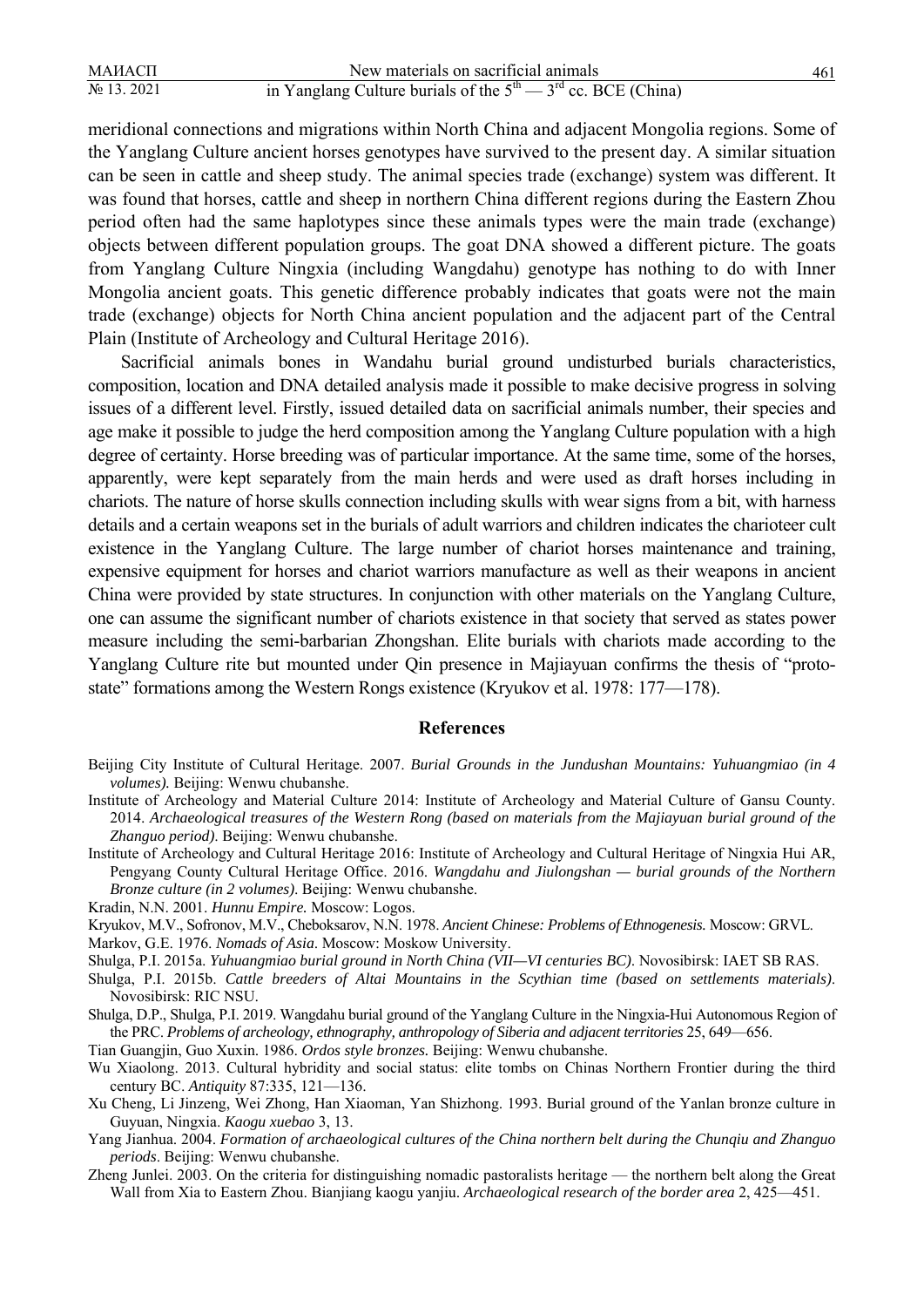

**Fig. 1**. *1* — map of the Scythian-like cultures location in Northern China and Mongolia (*1* — the slab graves culture; *2* — the "Xiajiadian upper layer" Culture; *3* — the Yuhuangmiao Culture; *4* — the Maoqinggou Culture, *5* — the Yanglang Culture; *6* — the Shajing Culture); *2* — a map of the Yanglang Culture burials locations in the southern part of the Ningxia Hui Autonomous Region (*1* — Mazhuang; *2* — Yujiazhuang; *3* — Jiulongshan; *4* — Wangdahu; *5* — Zhongzhuang), *3* — Wangdahu burial ground plan; *4* — Yuhuangmiao Culture burial; *5* — Maoqinggou Culture burial.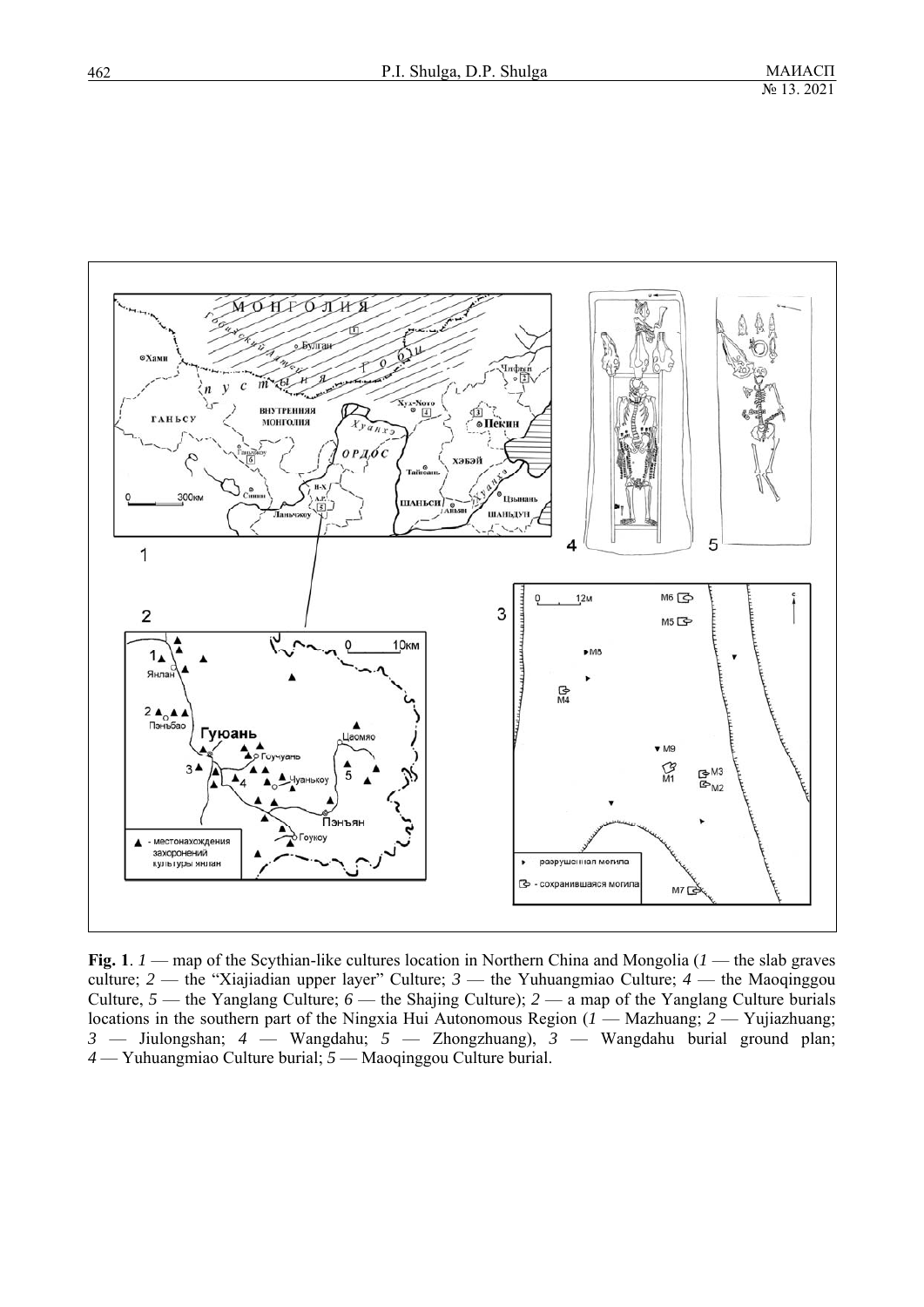

**Fig. 2. Wangdahu burial ground, grave M1.** *1* — plan and section of the grave; *2, 3* — plans for the location of the sacrificial animals` skulls in layers 1 and 2; *1—7* — warrior's weapons; *8, 11* — bits and cheekpieces; 9, 10 — details of the chariot;  $12$  — a belt with badges. Bronze —  $5-10$ ; bronze, leather — *12*; bone (horn) — *4, 11*.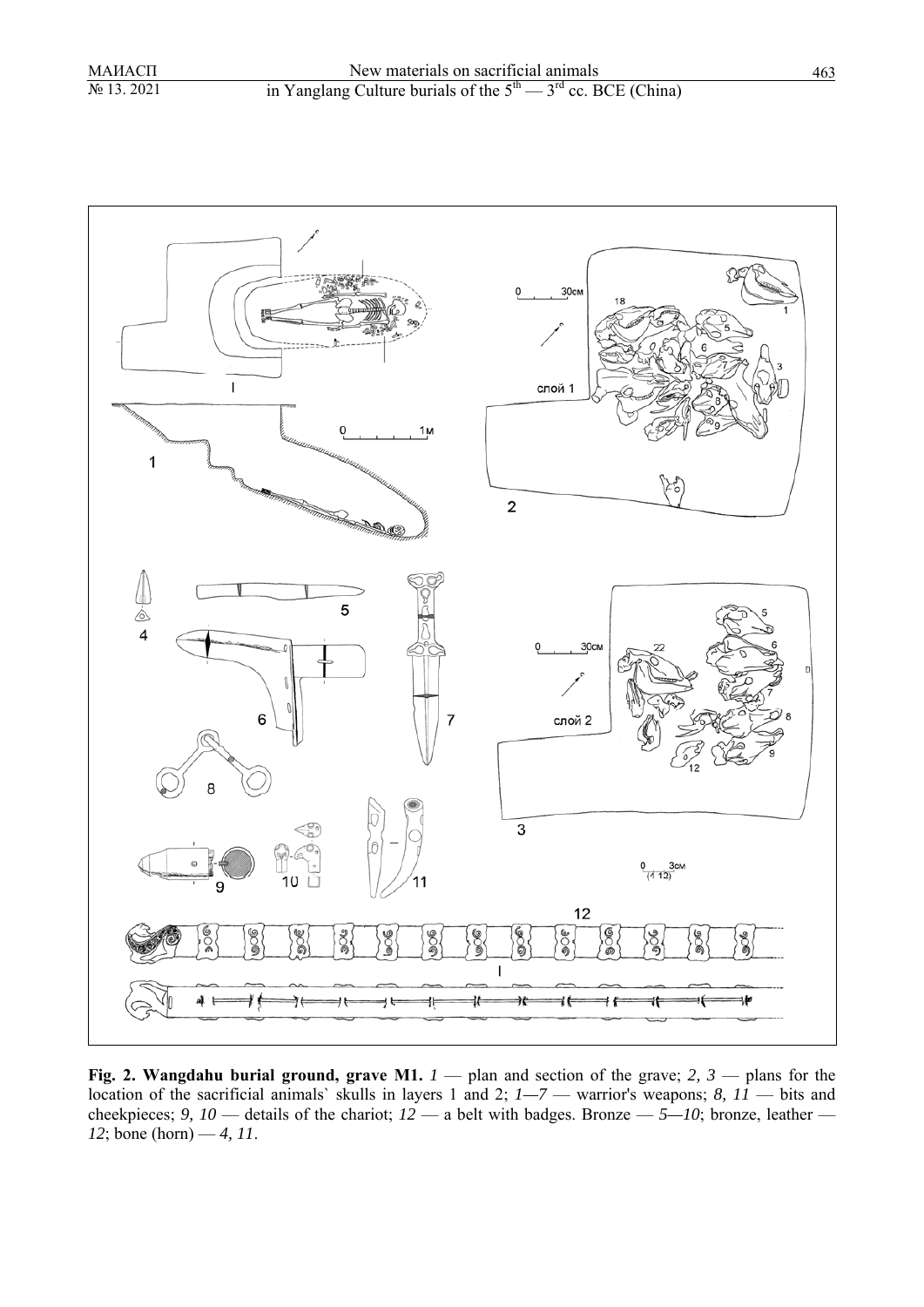

**Fig. 3. Wangdahu burial ground, grave M2:** *1, 2* — plan and section of the grave, plan of the location of the sacrificial animals` skulls; *3—8* — bronze weapons (*3, 4*); knife (*6*); belt badge (*5*), harness fittings (*7, 8*).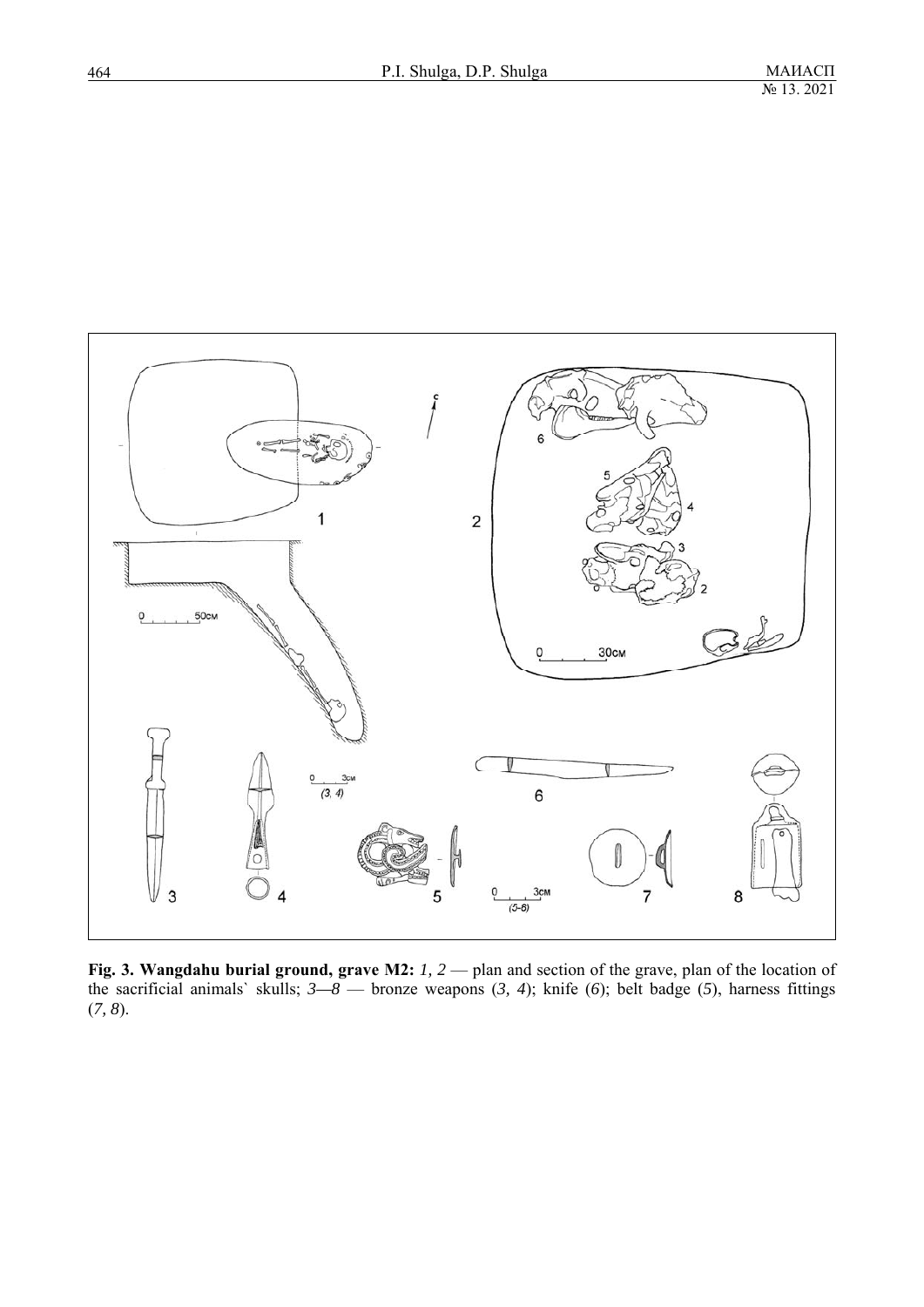

**Fig. 4. Wangdahu burial ground, grave M3:** *1, 2* — plan and section of the grave, plan of the location of the sacrificial animals` skulls; *3—8* — bronze weapons (*3—5*); belt badges (*6*); harness fittings (*7, 8*).